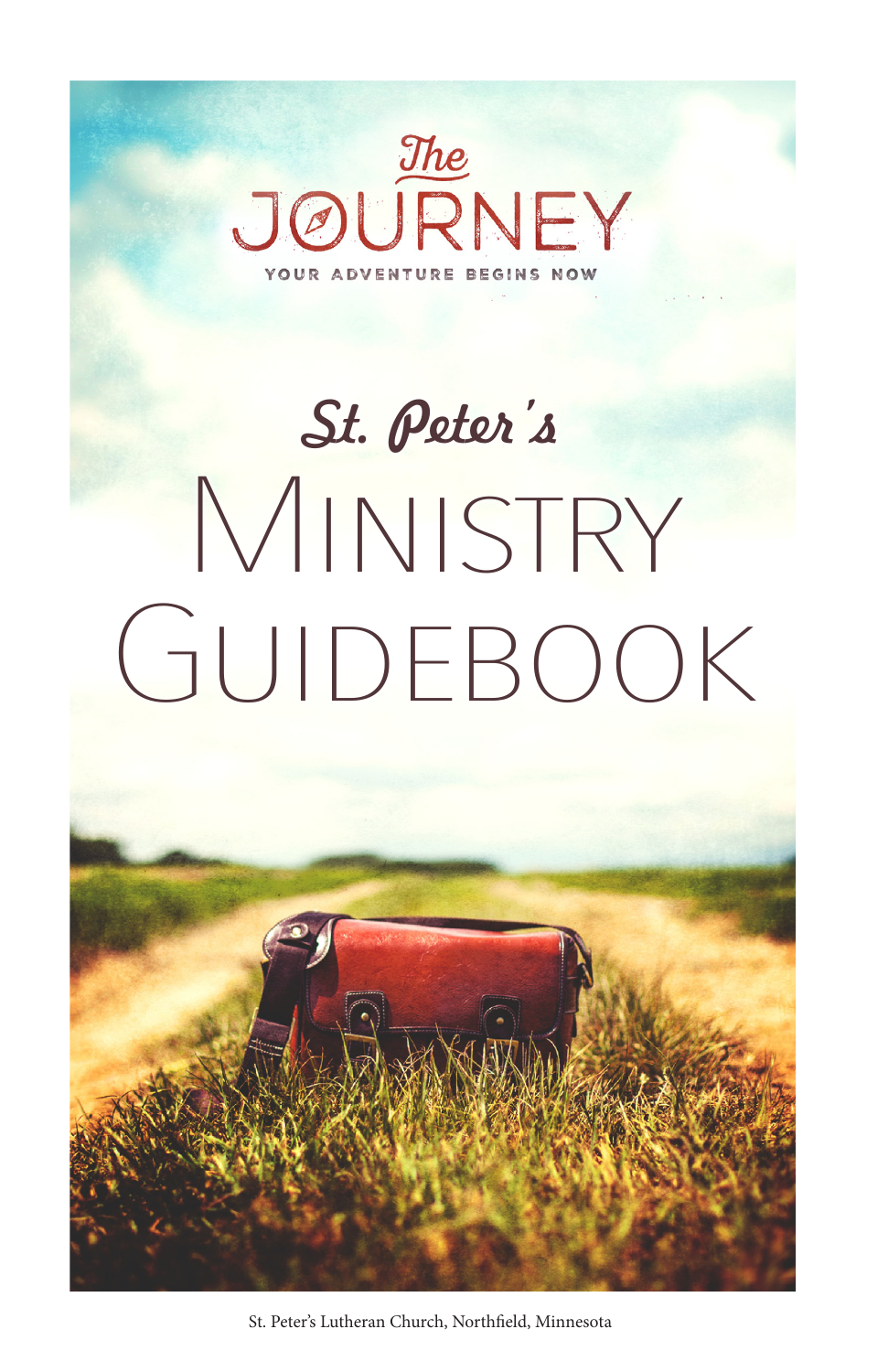# Contents

- 3 Adult Education
- 3 Community Outreach
- Fellowship & Service Opportunities 6
- 7 Intergenerational Education & Fellowship
- 8 Men's Fellowship
- Women's Circles, Fellowship & Service 8
- 10 Children & Youth Education & Fellowship
- Worship Leaders 12
- 13 Music Opportunities

# Adult Education

## Community Connection  $\leftarrow$

On the second Sunday of each the month during the coffee hour, we have a presentation from an organization in the Northfield community that provides information on the group's purpose, the group's work, and how St. Peter's members might become involved.

**Contact Person: Pastor David Weeks 507-645-8252**

## Bible Study & Discussion Groups  $\leftarrow$

On Sundays when we don't have a Community Connection of Upside Down Sunday, we will have a Bible Study, a topical discussion, or a book discussion. In the spring of 2020, we will be studying the Gospel of Luke. These discussions will be in the Fireside Room after worship.

#### **Contact Person: Pastor David Weeks 507-645-8252**

# Faith on Tap  $\leftarrow$

Do you enjoy thinking about how the Gospel of Jesus intersects with contemporary political and social issues? Do you appreciate listening and learning from people who think differently than you? Faith on Tap meets on the first and third Thursdays of each month at 7:00 P.M. at Froggy Bottoms. Grab a pint, a cocktail, a glass of wine, or a glass of water and join us for a thought provoking conversation.

**Contact Person: Pastor David Weeks (o) 507-645-8252; (c) 952-322-0064**

# Community Outreach

# Adopt-a-Highway Cleanup  $+$

Do you like to look out on cleaned Minnesota landscape devoid of cans, paper and other trash? That does not magically happen, no strong wind whips the trash away. It takes the work of dedicated environmentalists. Twice a year, usually once in the spring and again in the fall, St. Peterites clean a two-mile stretch of Highway 246, south of Northfield. We gather at the church and travel to the site together. Work gloves, sturdy shoes, and long pants are highly recommended. Trash bags and vests are provided. We usually clean on a Sunday afternoon and it takes 2 hours maximum.

**Contact Person: Richard DeBeau 612-418-1579; Doris Welke 507-301-3461**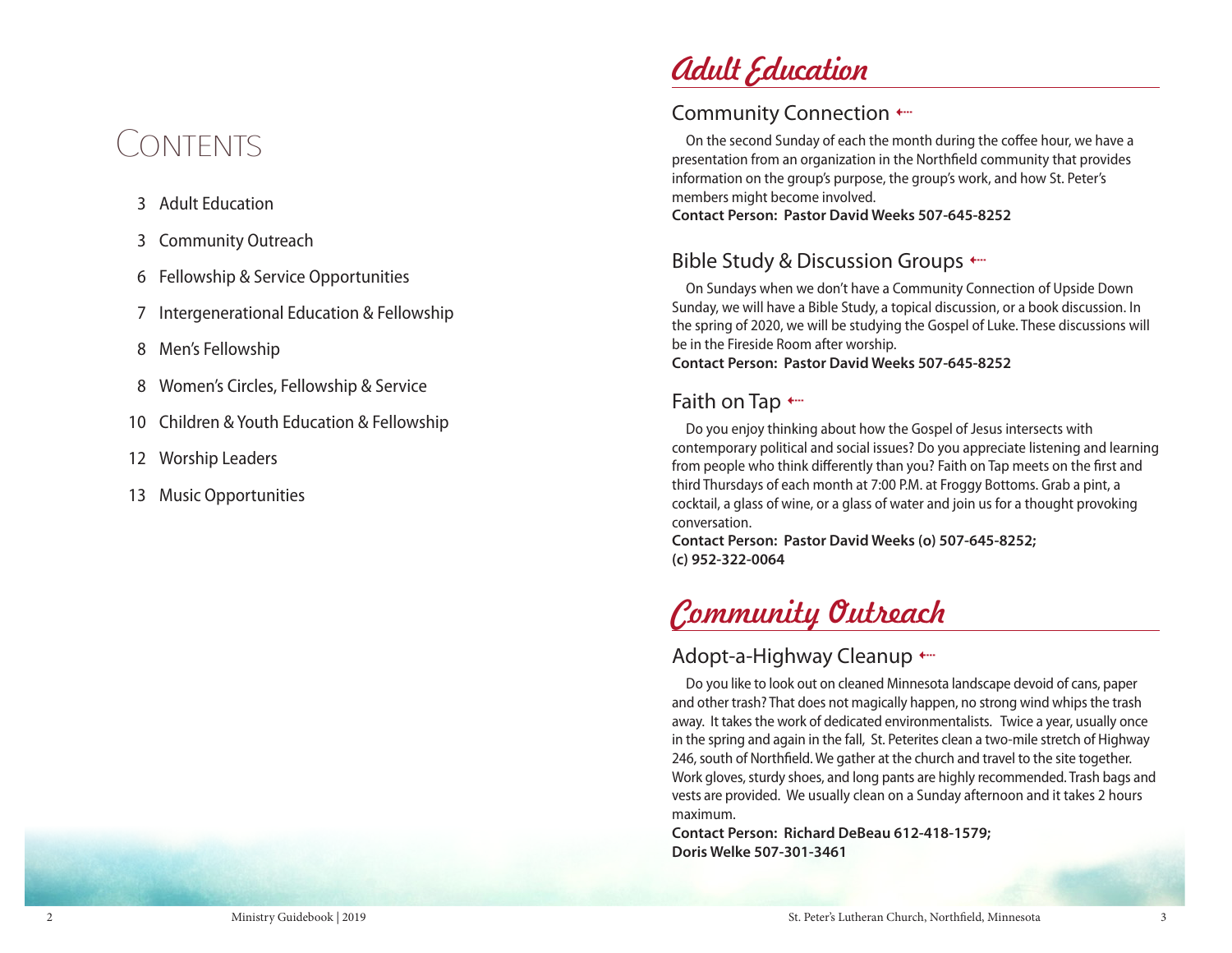#### BeFrienders +

This is a group of trained, caring, non-judgemental listeners who are ready to support members of our community. Each Befriender has a relationship with someone undergoing a transition, grieving the loss of a loved one, or caring for a family member with health issues. All conversations are confidential as are the identities of those who are befriended. *Training is necessary to become a befriender. If you feel you would either benefit from the assistance of a Befriender, or would like to train to become a Befriender, please contact the church office.* **Contact Person: Julie Klock 507-645-8252**

#### Common Hope - Guatemala Mission Trips  $\leftarrow$

For over a decade, St. Peter's has been doing mission trips to Guatemala. Our connection to Guatemala began when Amanda Olson de Castillo, Phil & Joanne Olson's daughter, went to Guatemala as a missionary. We made several trips to support the congregation she served. After she returned to the US, we partnered with Common Hope. We have made two trips to Guatemala through Common Hope. Our next trip is scheduled for March of 2020. **Contact Person: Phil Olson 507-250-4547**

#### Jesse James Days Volunteers \*-

We volunteer for two behind the scenes projects in support of Defeat of Jesse James Days. First, on Wednesday, we set up the entertainment center tent across the street from the municipal liquor store, and then on Sunday, we take it down. We also set up and take down a fencing which surrounds the tent. Secondly, on Friday and Saturday, we help park cars for the rodeo. We get paid for our volunteer hours, and the dollars typically are used to support our mission trip to Guatemala. **Contact Person: Brian Peterson 507-649-1888**

#### Meals-on-Wheels  $\leftarrow$

St. Peterites have agreed to deliver Meals on Wheels for two consecutive weeks in July and again in October. There are five routes throughout the city, and delivery is seven days per week. Volunteers pick up coolers for each route at the Northfield Hospital at approximately 11:45 each day and deliver them in a specified area. The routes take approximately an hour to deliver. A GPS is helpful in navigating the routes. Volunteers should be aware that each cooler contains up to three meals and can be heavy.

**Contact Person: Jolene Manzey (C) 712-299-2753; (H) 507-645-2543**

#### Prayer Ministry  $+$

This opportunity allows you to pray for the needs of the St. Peter and Northfield Community. Your name is placed on an electronic or telephone list. When prayer request comes into the church office, a call for prayer goes out, and you are asked to pray.

**Contact Person: Julie Klock 507-645-82528**

## Sharing & Caring Hands  $+$

On the third Sunday of each month, we load up the van and head to Minneapolis to feed the hungry and homeless. The church van leaves our parking lot at 7:30 A.M. and returns around noon. Currently, when we arrive at the site, we check the refrigerator for what has been donated and make breakfast from the goods that we find there. Breakfast is served beginning at 9:30 AM. We need people to cook, serve the food, and clean-up afterward. **Contact Person: Troy Nystuen 507-663-1926**

## Thursday's Table +

On the first Thursday of the of numbered months (January, March, May, July, September, November) we provide volunteers at the Community Action Center for their free community evening meal. Volunteers are needed to set tables, serve food, clear and reset tables, and clean up. Work shifts begin at 2:30 P.M. and continue until the clean-up has been finished. A signup will be posted at the information desk in the narthex on the Sunday prior to our service. **Contact Person: David Weeks 507-645-8252**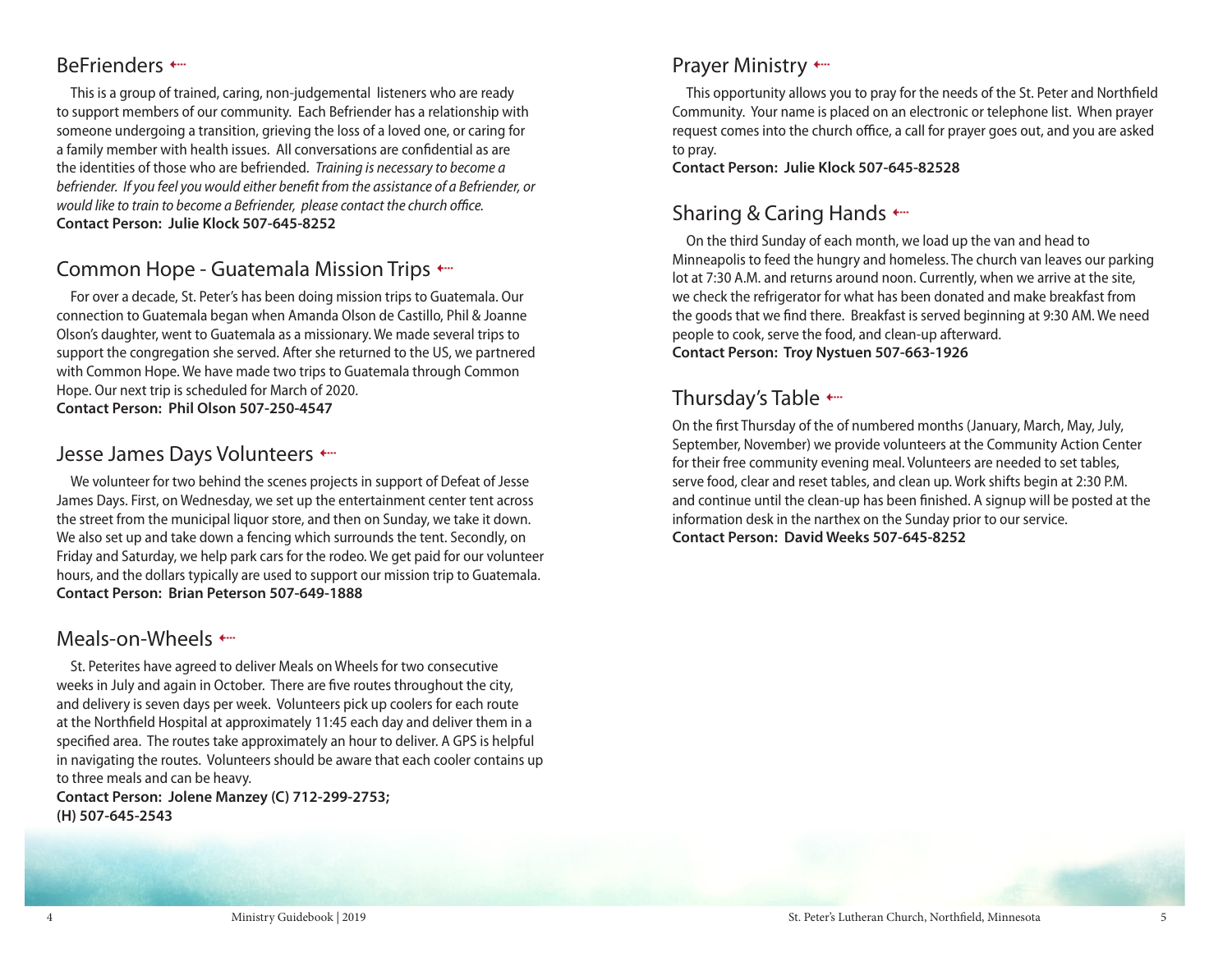# Fellowship & Service Opportunities

#### Altar Ministry  $\leftarrow$

As the church moves through the seasons of Advent, Christmas, Epiphany, Lent, Easter, and Pentecost, the colors of our paraments (altar cloths) change. We also use flowers, trees, banners, and other decorations to visually convey the seasonal message.

**Contact Person: Kathy Plante 507-645-7871; Kelly Erickson 507-663-0039**

#### Breakfast Club Cooks  $\leftarrow$

If you like to cook and you enjoy children, you might consider joining this group of women. They work in teams to prepare breakfast each Wednesday during the school year for children and high school youth that attend Breakfast Club. The commitment is one week per month as there are currently four teams. **Contact Person: Julie Klock 507-645-8252** 

#### Funeral Hospitality Committees  $+$

There are currently three teams that take turns covering funeral luncheons. Those agreeing to become a team member will be contacted when their team is "up." The teams coordinate arranging for catering a luncheon following the funeral, serving it, and doing the clean-up. They are also responsible for supplying the beverages and desserts that are served. **Contact Person: Julie Klock 507-645-8252**

## The Mailing Crew  $\leftarrow$

This group gathers once per month when the newsletter is ready to be mailed. They fold the newsletters and attach the address labels. They are also notified to assembly if a special mailing is being sent out. **Contact Person: Arly Boyum 507-645-8980**

#### Parent Meet-Up +

The children of Sunday School students meet upstairs at St. Peter's while their children are in Sunday School. This group considers a Question of the Day to encourage conversation and fellowship. Occasionally, the group also assists with a service project.

**Contact Person: Julie Klock 507-645-8252**

#### Property Repair & Maintenance  $+$

Just like our homes, toilet flappers and light bulbs need to be replaced, the outdoor shrubs need to be trimmed and flowers need water. If you're handy and you want to lend a hand, we have periodic jobs for you. **Contact Person: Troy Nystuen 612-363-3237**

#### $SOLOS$   $\leftarrow$

If you are single and enjoy eating out with a group this is your opportunity. The SOLOS, Singles All together, gather for lunch and fellowship at a selected restaurant at 12:15 P.M. on the 2nd Monday of every month. **Contact Person: Phyllis Swanson 507-645-4231; Hazel Peterson 507-645-9276**

#### Summer Softball +

Do you like playing softball while getting to know fellow St. Peterites in friendly competition with other churches in the community? If so, the summer softball league is your place to be on Sunday evenings from early May through the first Sunday in August. Games start at 5:00 P.M. at the Babcock and Sechler softball fields. This is open to both men and women. **Contact Person: Bill Bleckwehl 612-481-7550**

#### Wednesday Night Meals  $+$

Whether your family is involved in Wednesday night church activities or not, you are invited to come to supper at St. Peter's at 5:30 P.M. A light meal is served followed by a short worship service. A freewill offering is taken. **Contact Person: Al Croone (C) 612-203-1716; (H)507-663-8952**

# Intergenerational Ed & Fellowship

## Rally Sunday  $\leftarrow$

This is the Sunday on which we kick-off the new year for education and church programming. Rally Sunday usually falls on the Sunday after Northfield's Defeat of Jesse James Days celebration. Enjoy food, games, photo opportunities and a chance to meet other members of St. Peters of all ages. **Contact Person: Julie Klock 507-645-8252**

## Upside Down Sundays \*-

This intergenerational learning opportunity is held five times per year in the fellowship hall during the Sunday School hour. The opportunity includes relationship building, Bible Study, and hands on activities. **Contact Person: Julie Klock 507-645-8252**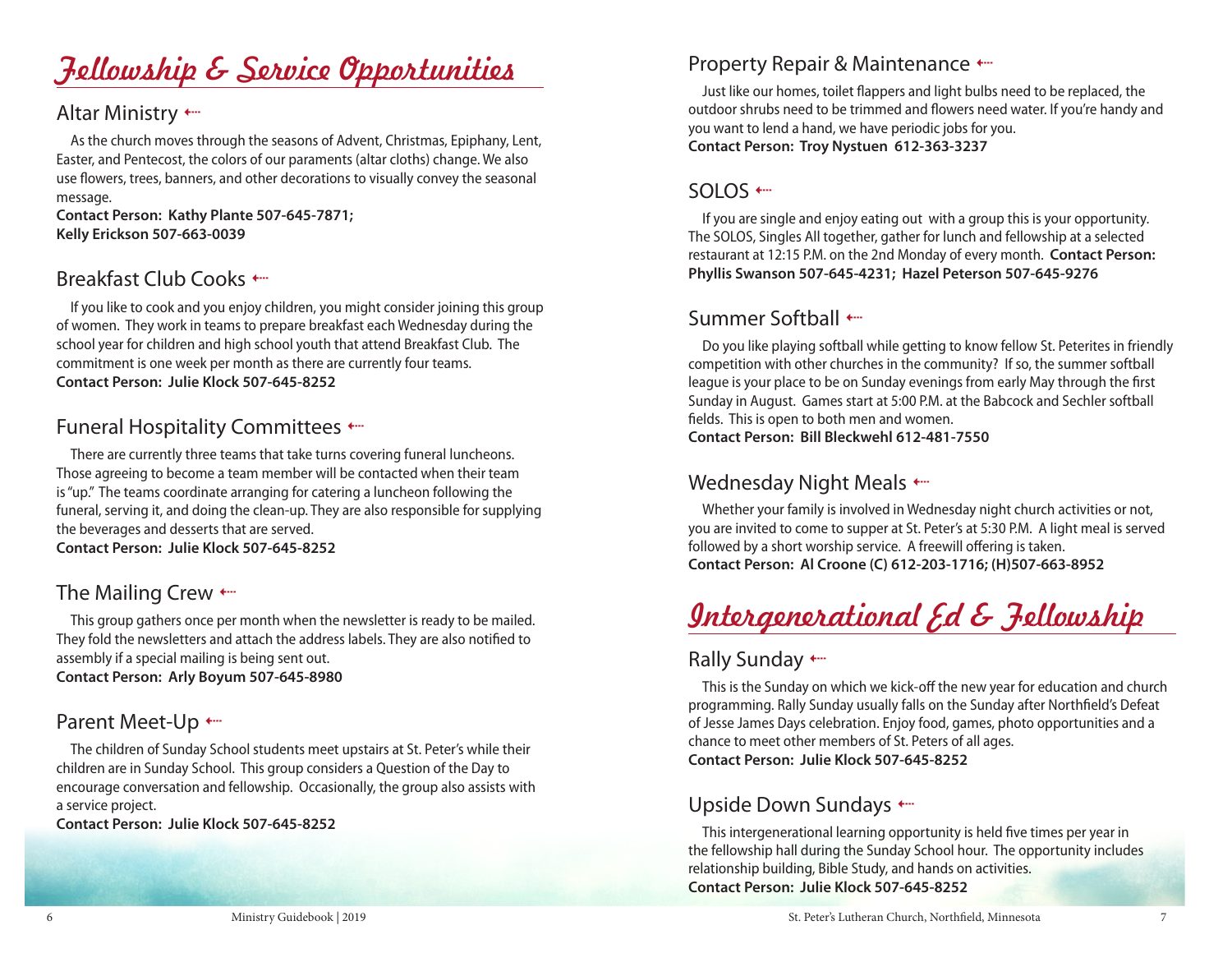# Men's Fellowship Opportunities

#### Men's Winter Ski Trip  $\leftarrow$

Open to men who enjoy cross country skiing and good fellowship in the lovely surroundings of Maplelag; this experience is a February tradition. Leaving from the church at noon on Friday and returning on Sunday afternoon, men enjoy great food in a comfortable setting. It's a great opportunity to recharge after the busyness of the holiday season.

**Contact Person: Bill Bleckwehl 612-481-7550**

# Women's Circles, Fellowship & Service

#### Bucket Gals  $\leftarrow$

This dedicated group, the "BGs," meets the first Thursday of each month at 8:00 A.M. The gals have one huge thing in common, they love to clean. They concentrate on keeping the church kitchen spotless and organized. **Contact Person: Shirley Shaft 507-663-6056**

## $Fve$  Circle  $\leftarrow$

This circle meets at 6:30 P.M. on the 3rd Monday of every month. The Bible Study in the Gather Magazine is their study tool. The women are involved in community projects.

**Contact Person: Linda Rowan 507-581-6665; Ruth McCarty 507-645-8130**

#### Hannah Circle  $\leftarrow$

This circle meets at 9:00 A.M. on the 2nd Tuesday of every month in the Fellowship Hall at St. Peter's. They share responsibility for leading the Bible Study in the Gather Magazine. They are responsible for putting together Baby Care Kits to be sent to Lutheran World Relief. **Contact Person: Lorraine Lemke 507-645-5138;**

**Ginny Paulson 507-413-2644**

# LUV Ouilters  $+$

If you are able to tie a knot, this group is for you! The quilters meet from 8:30 A.M.-11:00 A.M. on Fridays (always the 1st and 3rd but in the winter most Fridays) in the Fellowship Hall at St. Peter's. The tops of the quilts have been assembled and are all ready to be tied. It is a very flexible group-come when you can, leave if you must. They break for coffee and treats. The finished quilts are given to Lutheran World Relief and, locally, to Operation Joy.

**Contact Person: Celena Witt 507-645-220; Sandy Bremer 612-240-4336**

#### New Spirit Circle  $\leftarrow$

This circle meets in the Fireside Room at St. Peter's at 10:00 A.M. on the 2nd Monday of every month. Celena Witt leads the Bible Study from the Gather Magazine each month. They are in charge of school kits to be sent to the ELCA. **Contact Person: Celena Witt 507-645-2201; Phyllis Swanson (H) 507-645-4231; (C) or 507-403-3083**

#### $NR4SOLO$   $\leftarrow$

This is a group of single women born between 1949 and 1965, who enjoy getting together occasionally to play board games, go to movies, eat out, or attend cultural events. Women in the Northfield community who want to be a part of this email community are welcome to attend. A message is sent to the group about an upcoming activity and, if you are willing and available, you are welcome to join in. **Contact Person: Julie Klock 507-645-8252**

# Rachel Circle  $+$

This circle meets at 2:00 P.M. on the 3rd Tuesday of every month in the Fireside Room at St. Peters. The women are currently using the Bible Study in the Gather Magazine. Last year they assembled 50 Personal Care Kits for Lutheran World Relief.

**Contact Person: Evonne Clay 507-663-1732; Kathy Plante 507-645-7871**

#### Women's Fellowship  $+$

This circle meets twice per month. They gather socially on the 1st Friday of every month for breakfast at 8:00 A.M. at the Tavern. They meet on the 3rd Friday of every month at 8:00 A.M in the Fireside Room at St. Peter's to discuss a Christian book chosen by the group. They are responsible for any special projects that St. Peter is currently involved with.

**Contact Person: Jo Odell 507-664-0896; Donna Rae Scheffert 612-360-4484**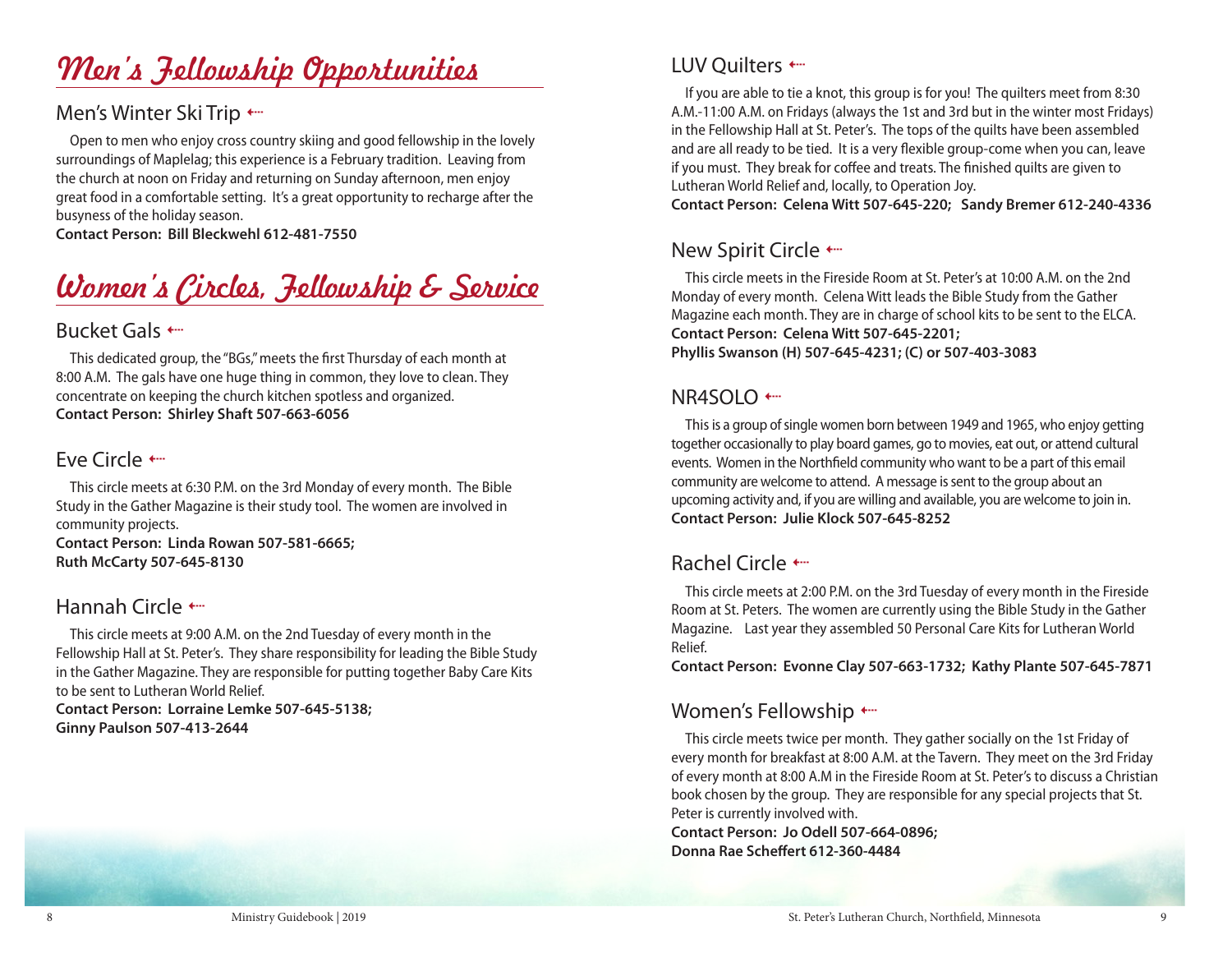# Children & Youth Ed & Fellowship

#### Bible Milestones  $+$

These annual or biannual classes are conducted for further education for children about specific aspects of the faith. Examples are Bible Milestones, First Communion, and Communion Review. If your child is currently enrolled in Sunday School, your family will automatically be contacted about upcoming milestone opportunities. If you know a child who is not enrolled in Sunday School but would enjoy this class, please contact Julie Klock. **Contact Person: Julie Klock 507-645-8252**

## Breakfast Club  $\leftarrow$

If your child is enrolled at Sibley Elementary, he or she is able to become a part of the Breakfast Club. It meets every Wednesday morning during the school year for a hot breakfast, a story, and related activities. When it is time to head to Sibley for school, the children are walked there by an adult. This is done as a service activity for the Sibley community on late start Wednesdays. Children need not be members of St. Peter's to attend. There is a nominal fee. **Contact Person: Julie Klock 507-645-8252**

#### Confirmation  $+$

Students attend in grades six through eight on Wednesdays. In the fall of their ninth grade year, they are confirmed (Affirmation of Baptism). We begin with an informal and intergenerational worship service. We study and discuss the Bible, Luther's Small Catechism, and go on a few field trips.

**Contact Person: Pastor David Weeks/Julie Klock 507-645-8252**

#### Faith Formation Board  $\leftarrow$

The members of this board assist, advise, and support St. Peter's Director of Youth and Family Activities. They meet to offer ideas, assistance, communication and encouragement to programs organized for faith formation. **Contact Person: Pastor David Weeks/Julie Klock 507-645-8252**

# No School Day Camp  $\leftarrow$

This camp is held four times per year on the End of Quarter Teacher Workdays. It is open to all local school children grades K-5. The day is filled with learning, activities, games, and relationship building. A reasonable fee covers expenses. **Contact Person: Julie Klock 507-645-8252**

#### $S.P.Y.$   $\leftarrow$

St. Peter's Youth is open to teens in middle school and high school. They meet every Wednesday night at 6:45 for study and activities. Other meetings are arranged for fellowship, service, and learning as well. **Contact Person: Julie Klock 507-645-8252**

## Summer Day Camp  $\leftarrow$

This camp is hosted by St. Peter's and open to the entire Northfield Community. Counselors from Good Earth Village lead the multiple day camp. Dates are posted in the church newsletters. It is a reasonable priced alternative to day care for elementary aged students.

**Contact Person: Julie Klock 507-645-8252**

## Sunday School +

Children ages three through 8th grade are encouraged to enroll in weekly Sunday School classes held during the school year. These classes incorporate SPARK curriculum, music, activities, and Bible stories. Sunday School is held for 50 minutes immediately following worship each Sunday during the school year. Adult members of our congregation are welcome to teach or substitute teach. **Contact Person: Julie Klock 507-645-8252**

#### Vacation Bible School  $+$

Children ages three through 3rd grade are welcome to VBS half days, one week during the early summer. Proving successful for several years in a row now, VBS is a joint effort between St. Peter's, Bethel, St. Johns and Emmaus churches in Northfield. It's a great way for young children to learn Bible stories while having fun and meeting new friends.

**Contact Person: Julie Klock 507-645-8252**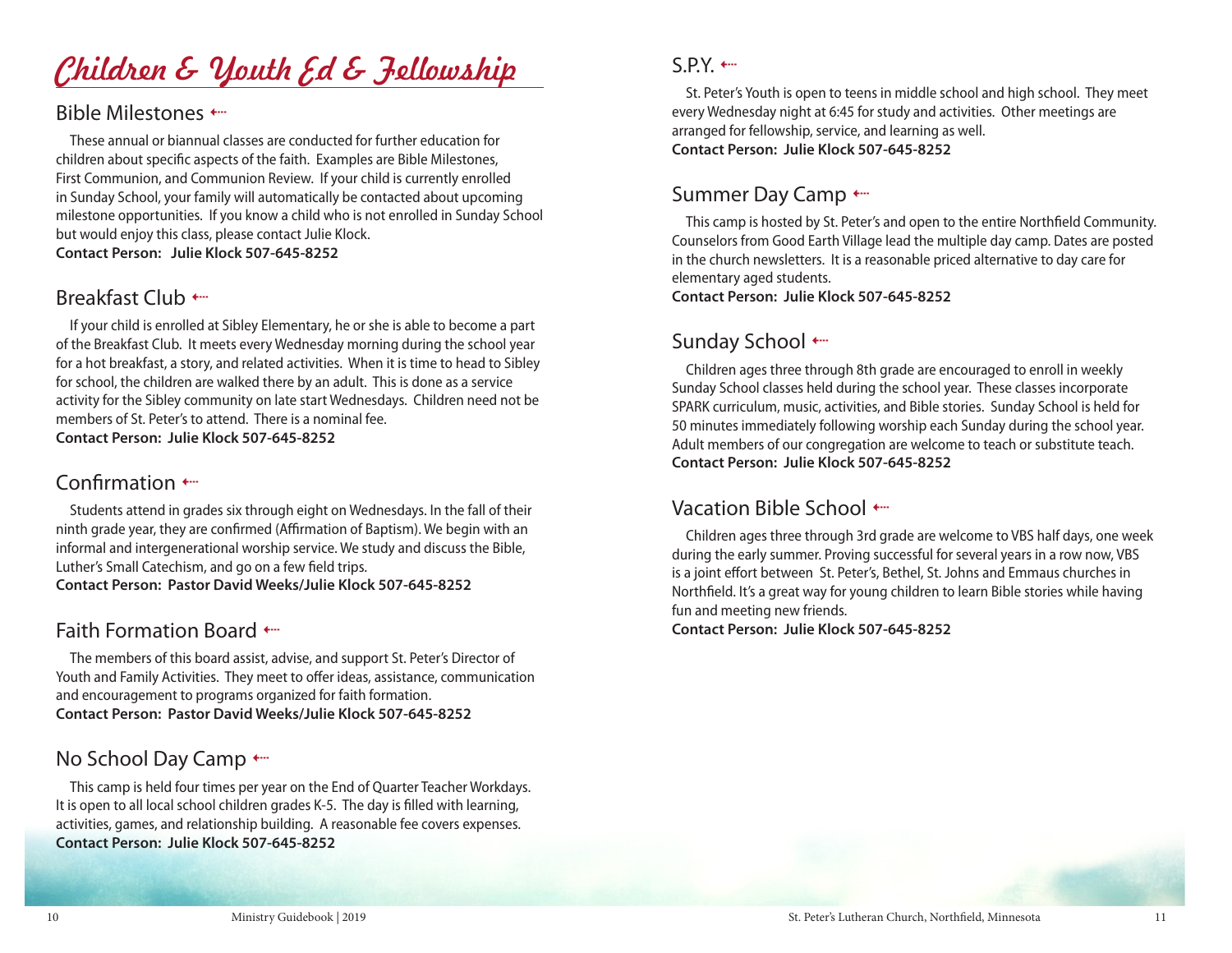# Worship Leaders

#### Communion Assistant  $\leftarrow$

Three people are assigned to this duty. They approach the altar through the side door during the sermon hymn. They wash their hands and enter the altar area by the door. They stand to the side during the Words of Institution, then follow the pastor's instructions. The communion assistants for the month are notified in the church newsletter. If you are unable to be a communion assistant during the worship service to which you are assigned *YOU ARE RESPONSIBLE FOR FINDING A REPLACEMENT.*

**Contact Person: Barb Anderson 507-321-1303**

#### Communion Set-Up  $\leftarrow$

This person is responsible for preparing the elements of communion for services on the first and third weekends of the month. This is generally done on Friday or Saturday. Following communion on Sunday, this person also cleans the elements and counts those served.

**Contact Person: Evonne Clay 507-663-1732; Kathy Plante 507-645-7871**

#### Hospitality  $\leftarrow$

Four people are assigned to this duty. They are responsible for making coffee and providing treats for the coffee hour following the worship service. They are then responsible for washing the dishes and cleaning up the kitchen. The hospitality teams for the month are notified in the church newsletter. If you are unable to serve coffee following the worship service to which you are assigned *YOU ARE RESPONSIBLE FOR FINDING A REPLACEMENT.* **Contact Person: Barb Anderson 507-321-1303**

#### Reader +

If you enjoy reading the Scripture, and have a clear speaking voice this opportunity is designed for you. The reader is also responsible for praying the Prayer of the People. The readers for the month are notified in the church newsletter. If you are unable to read during the worship service to which you are assigned *YOU ARE RESPONSIBLE FOR FINDING A REPLACEMENT.* **Contact Person: Barb Anderson 507-321-1303**

#### Usher $\leftarrow$

A team of four people are assigned to greet worshipers as they arrive, give them a bulletin for the day, and answer any questions. These people also take the offering and usher people forward to receive communion. After the service starts, they count the worshipers and record the number on the chart in the cupboard. Following the service, the ushers check the pews to make sure all are ready for the next event. The ushers for the month are notified in the church newsletter. If you are unable to usher during the worship service to which you are assigned *YOU ARE RESPONSIBLE FOR FINDING A REPLACEMENT.* **Contact Person: Barb Anderson 507-321-1303**

#### Writer  $\leftarrow$

If you enjoy writing this group might peak your interest. They compose the weekly Prayers of the People and occasionally write devotionals for publication as well. **Contact Person: Julie Klock 507-645-8252**

# Music Opportunities

#### Jubilee Bells +

Did you play in the high school band back in the day? How about picking up a bell(s) to bring back memories of reading and making beautiful music together? The Jubilee Bells practice every Wednesday afternoon at 4:30. A basic knowledge of reading music is necessary. The bell ringers share their music in worship about once per month. **Contact Person: Mary Kay Bougie 507-645-8252**

## Worship Band  $\leftarrow$

Do you have an instrument that has been sitting in the case for far too long begging to dusted off? Do you enjoy singing contemporary music? The Worship Band might be just the place for you to utilize your talents. In addition to leading the Wednesday night worship services, this band compliments the Sunday worship about once per month. The practices are on Wednesday nights at 5:45 P.M. **Contact Person: Mary Kay Bougie 507-645-8252**

#### Worship Choir  $\leftarrow$

We are a non-auditioned choir. The Psalmist says, "make a joyful noise unto the LORD." The Bible does not say "make a perfectly in-tune harmony." Throughout the school year, we meet on Wednesdays at 7:00 pm. We sing in worship approximately twice a month. **Contact Person: Mary Kay Bougie 507-645-8252**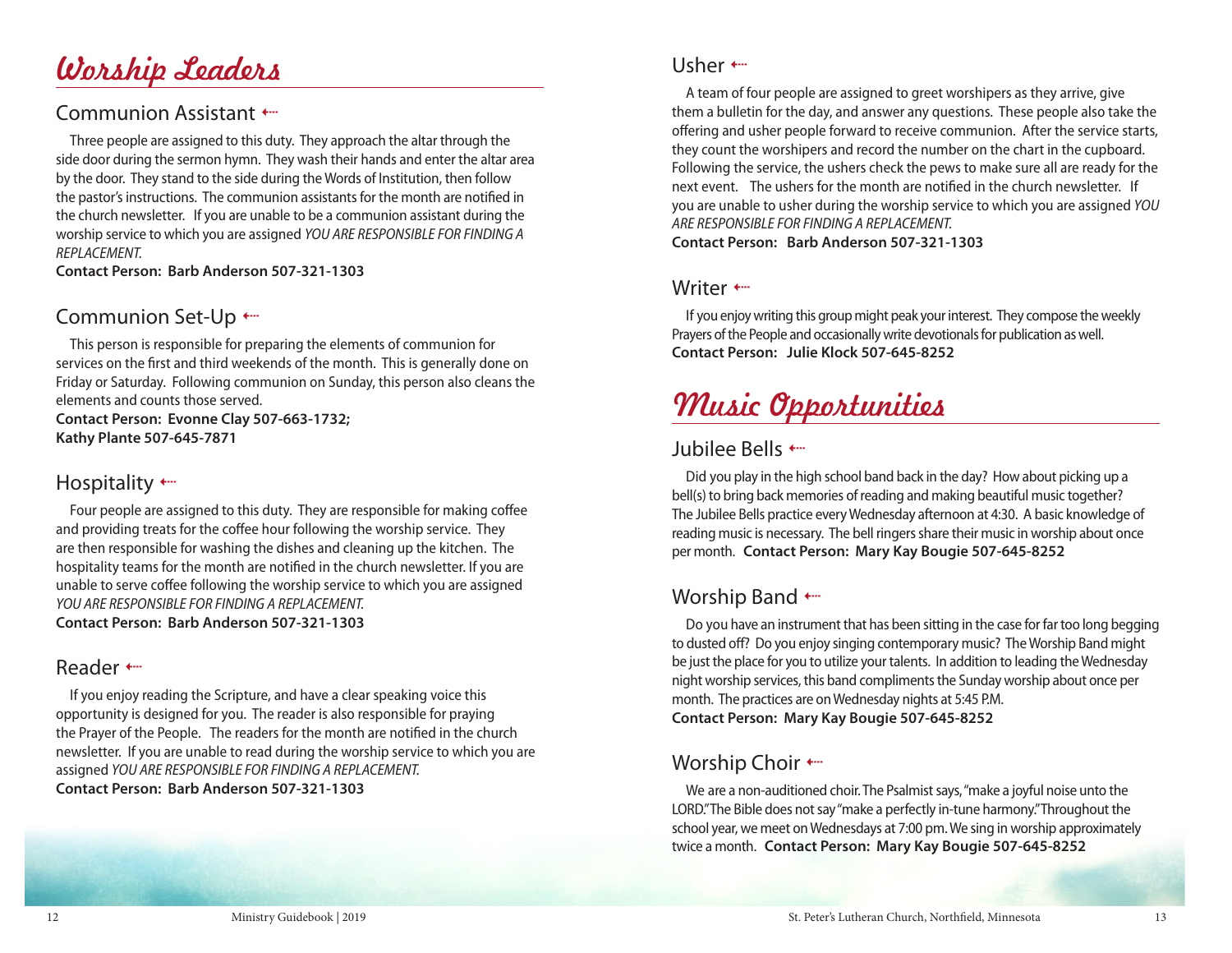We hope you find this Guidebook to St. Peter's Ministry useful and join in with one of the many areas St. Peter's has to offer (Or- you could even start your own group. Please contact Pastor David if this is something that interests you). Each one of these groups welcome new members.

Thank you to ALL of our groups, circles, boards and others, who keep St. Peter's a vibrant and thriving church community. A special thank you to the contact people assigned to each group, and to Sheryl Kleppe for compiling information to be used in this guidebook. If any group was overlooked, it was not done so intentionally. Please let us know if your group's information is missing or inaccurate.

~ St. Peter's Lutheran Church Staff